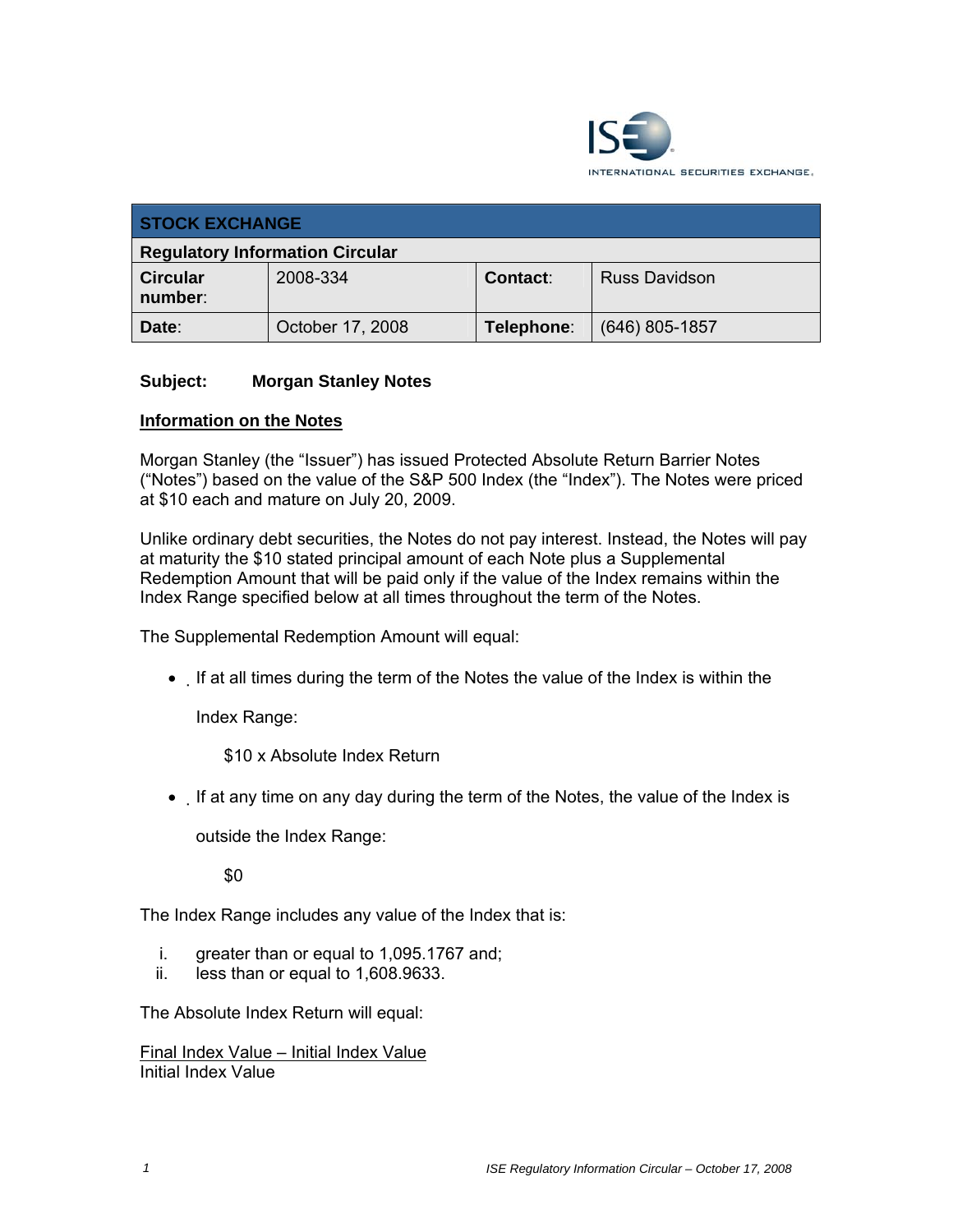It is expected that the market value of the Notes will depend substantially on the value of the Index and may be affected by a number of other interrelated factors including, among other things: the general level of interest rates, the volatility of the Index, the time remaining to maturity, the dividend yield of the stocks comprising the Index, and the credit ratings of the Issuer.

The Trustee for the securities is The Bank of New York.

Trading in the shares on ISE is on a UTP basis and is subject to ISE equity trading rules. The shares will trade from 9:00 a.m. until 4:00 p.m. Eastern Time. Equity Electronic Access Members ("Equity EAMs") trading the shares during the Pre-Market Session are exposed to the risk of the lack of the calculation or dissemination of underlying index value or intraday indicative value ("IIV"). For certain derivative securities products, an updated underlying index value or IIV may not be calculated or publicly disseminated in the Pre-Market hours. Since the underlying index value and IIV are not calculated or widely disseminated during Pre-Market hours, an investor who is unable to calculate implied values for certain derivative securities products during Pre-Market hours may be at a disadvantage to market professionals.

Equity EAMs also should review NASD Notice to Members 03-71 for guidance on trading these products. The Notice reminds members of their obligations to: (1) conduct adequate due diligence to understand the features of the product; (2) perform a reasonable-basis suitability analysis; (3) perform customer-specific suitability analysis in connection with any recommended transactions; (4) provide a balanced disclosure of both the risks and rewards associated with the particular product, especially when selling to retail investors; (5) implement appropriate internal controls; and (6) train registered persons regarding the features, risk and suitability of these products.

**This Regulatory Information Circular is not a statutory Prospectus. Equity EAMs should consult the Trust's Registration Statement, SAI, Prospectus and the Fund's website for relevant information.**